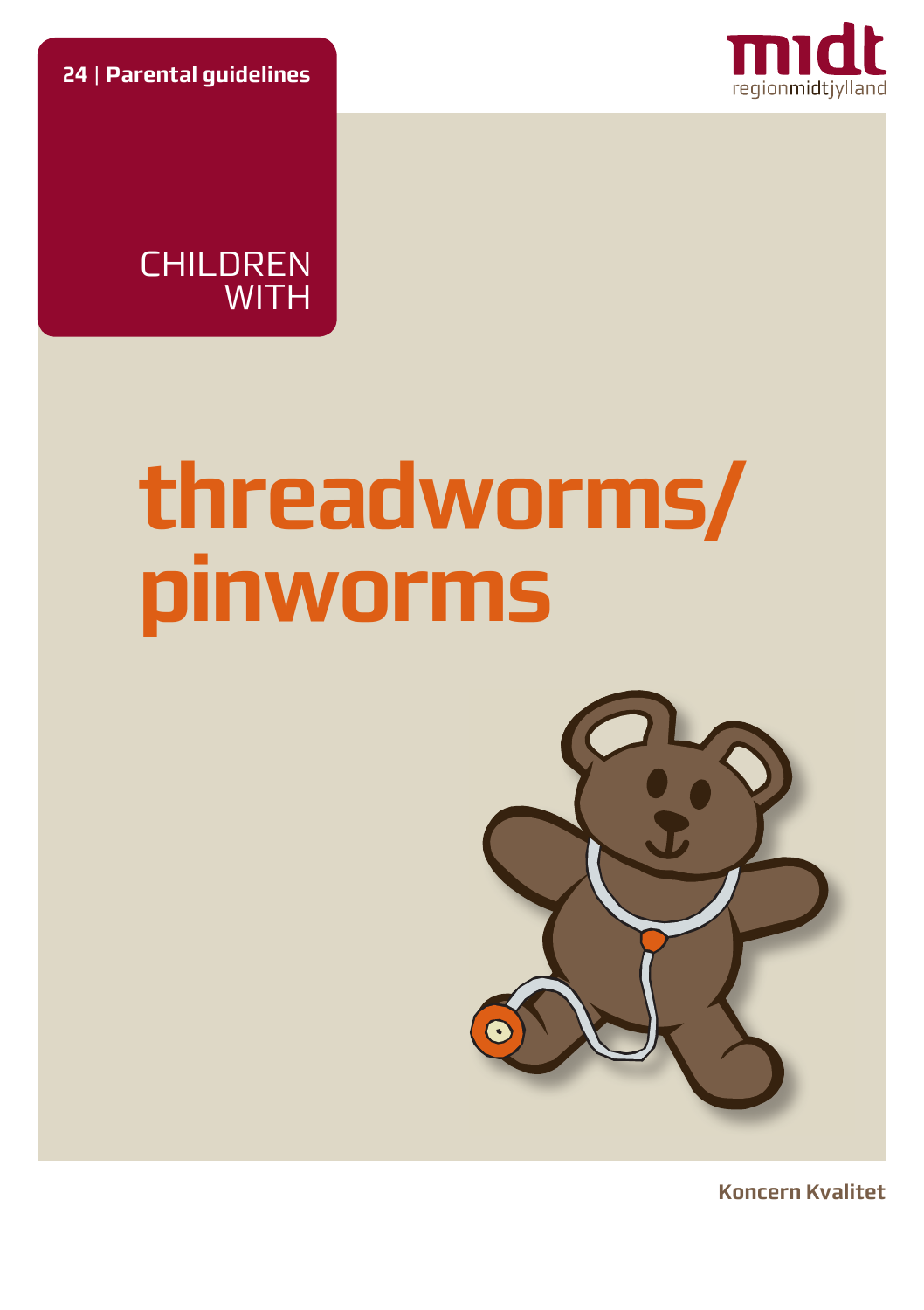# Children with **threadworms/ pinworms**

#### **General information:**

Threadworms, also called pinworms, is an infection in the colon and rectum. It is a small white worm, 8-13 mm x 0.5 mm. The worms are white and thin like threads that move.

Threadworms are common all over the world and are most frequent among children aged 5 to 10. The condition is less frequent in adults, and most often, several people in the household are infected.

Threadworms may give cause for concern, yet is a quite harmless condition. Most often the worms do not cause discomfort – other than the thought of having worms in the intestines.

The clinical diagnosis is made on the basis of the symptoms of itching and small worms around the anus as well as by an "imprint of the anus" used by the doctor for microscopic examination.

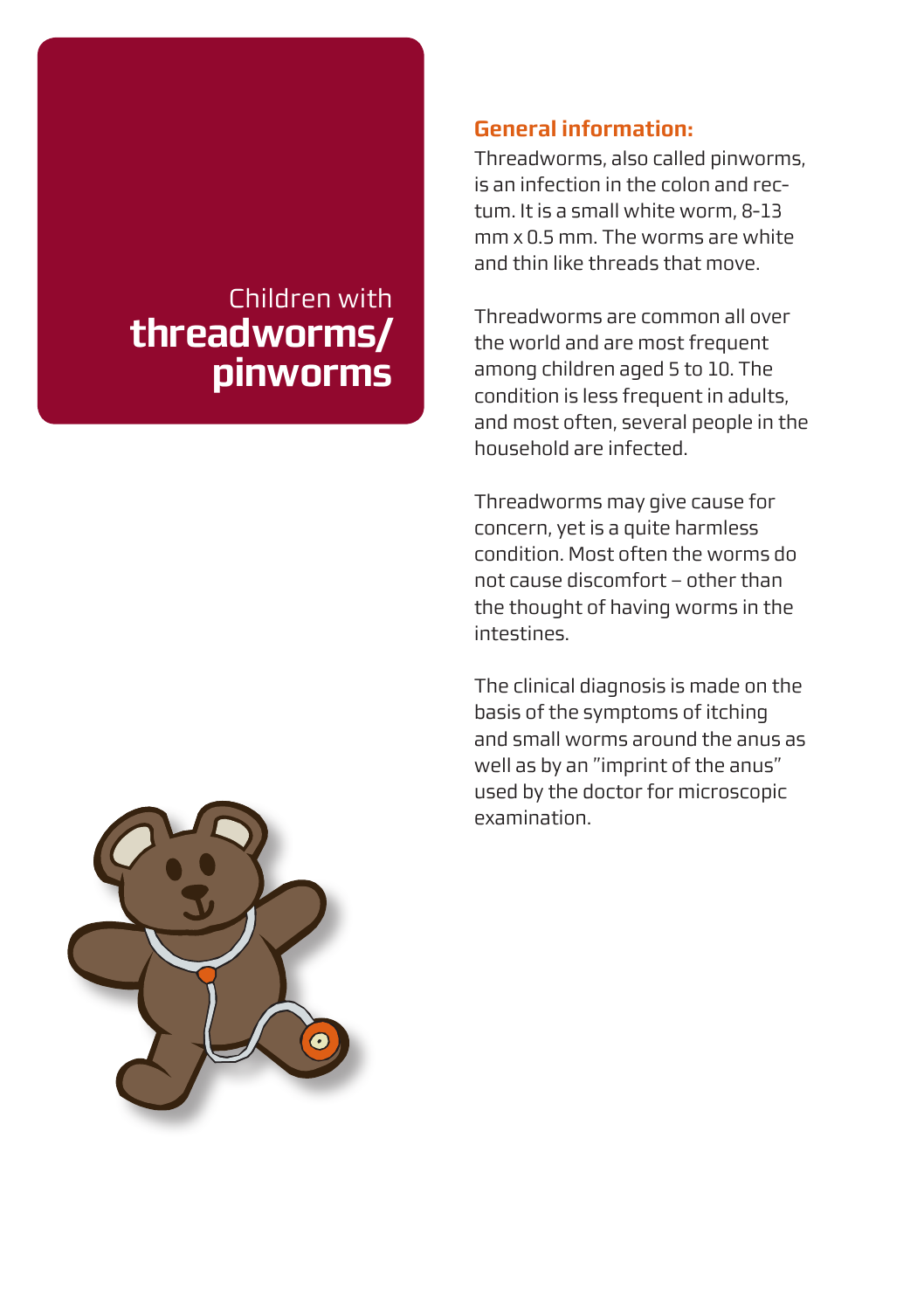### **Route of infection:**

You may become infected by being in contact with a person who has eggs from threadworms on their hands. Infection may also take place if eggs are present in a towel or if they become airborne by being shaken off contaminated underwear or bed linen.

Eggs will survive up to 2-3 weeks in dust and bed linen.

At night, the worm will lay eggs around the anus, as it is attracted by heat.

# **Symptoms:**

Symptoms are especially pronounced around bedtime.

Typical symptoms include:

- Itching in anus redness and scratches in the skin
- Stomach pain
- Trouble sleeping
- Visible worms in the stools or around the anus
- Girls may experience discharge from the vagina.

# **Treatment/good advice:**

Threadworms are treated with pills or a fluid mixture. The whole household will be treated – also those who do not have symptoms.

- Take a shower in the morning to remove the eggs
- Change bed linen, nightwear and underwear frequently
- Keep nails short and clean them daily.

Thorough hygiene is extremely important, both if you are infected and if there is a danger of infection. Wash hands often – always after going to the toilet and before meals.

#### **When to see a doctor?**

If you experience one of the above symptoms.

#### **Prevention:**

Good hand hygiene.

#### **Childcare:**

The child can go to childcare. Inform the institution that the child has threadworms.